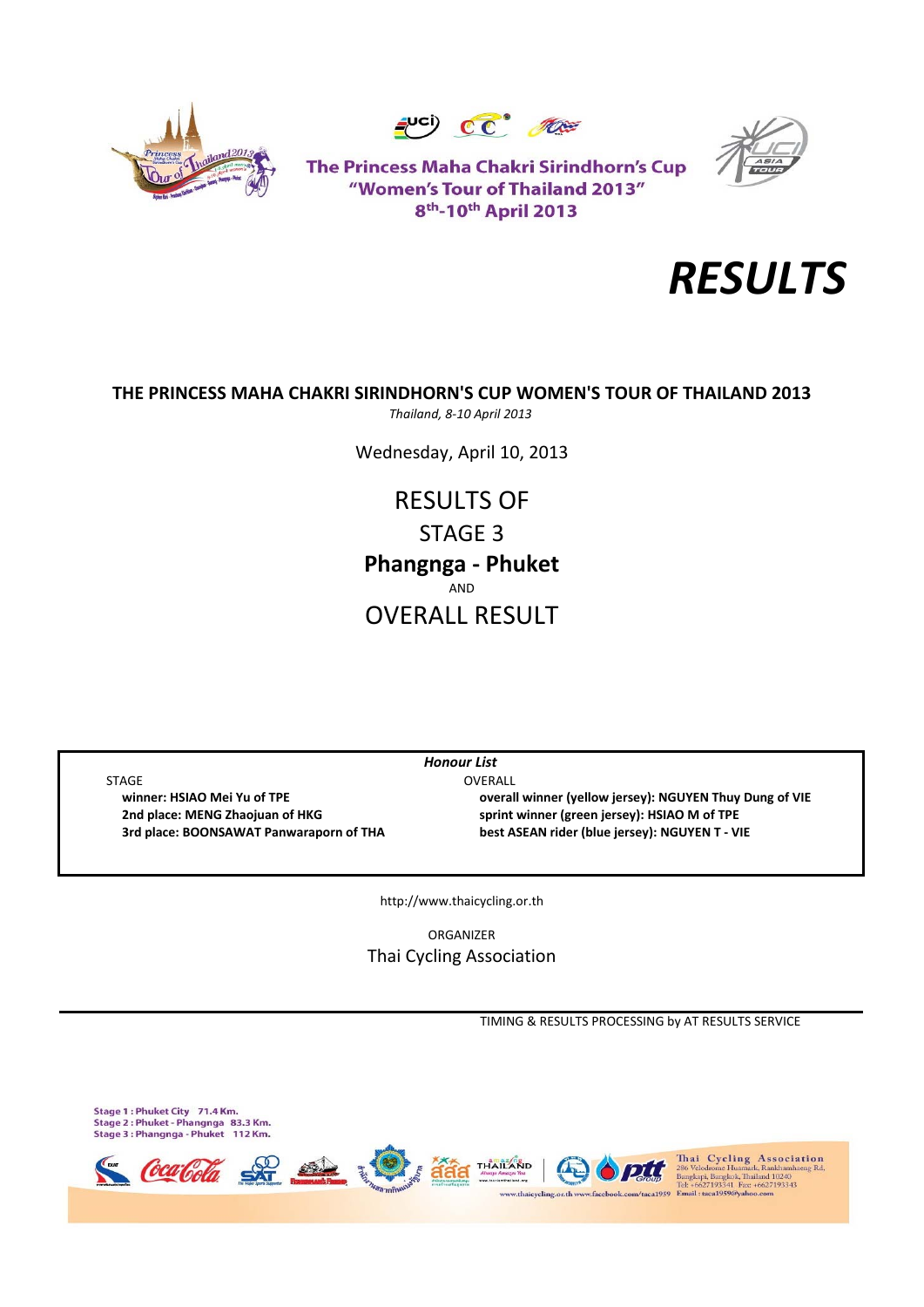STAGE 3 ‐ Phangnga ‐ Phuket Wednesday, April 10, 2013

## *COMMISSAIRES' COMMUNIQUE on Wednesday, April 10, 2013*

**1** INFORMATION OF STAGE 3 Nothing to report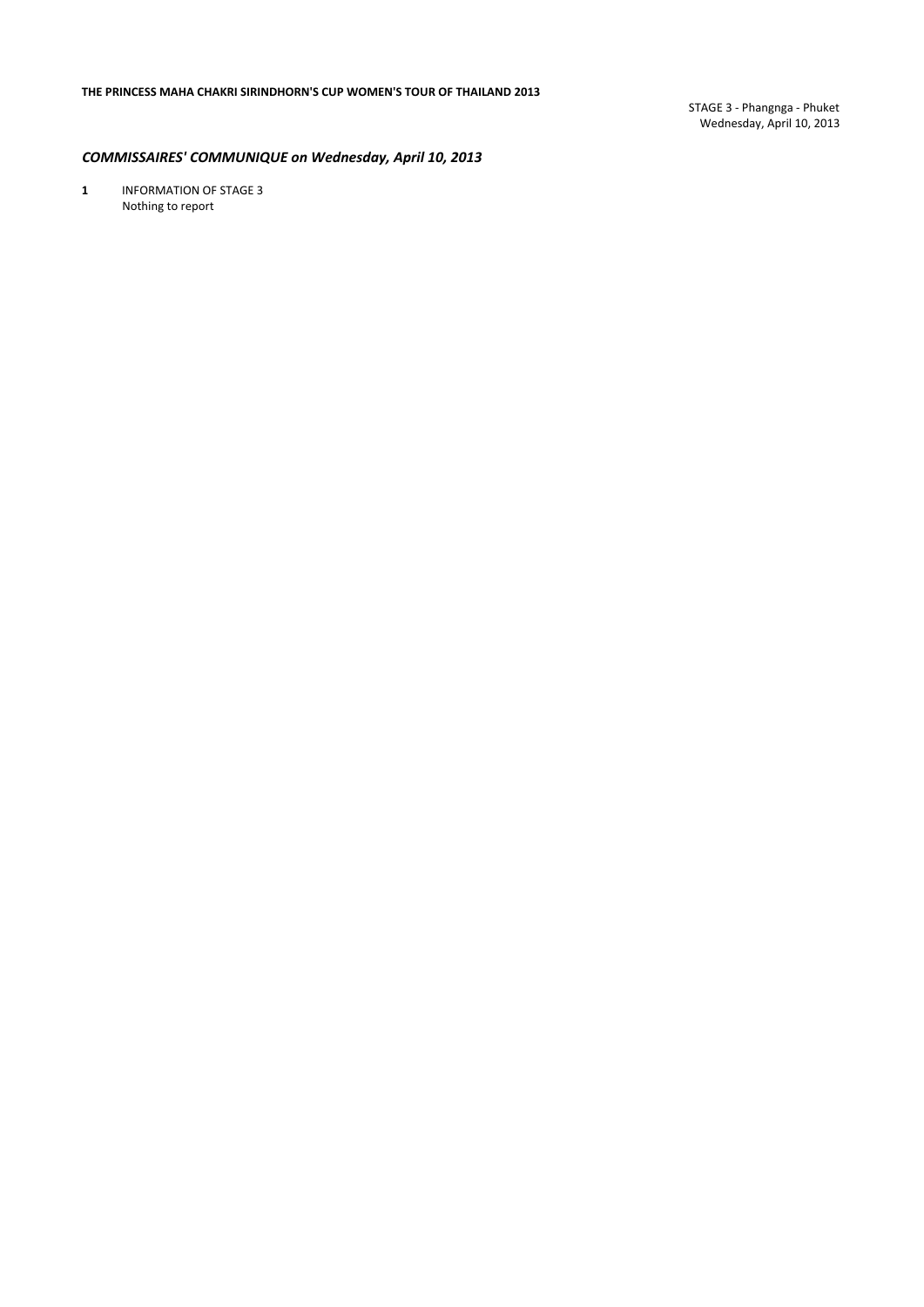STAGE 3 ‐ Phangnga ‐ Phuket Wednesday, April 10, 2013 09:00 Distance : 122.89 km Average Speed of Winner : 39.14km/hr Sunny

#### *STAGE INDIVIDUAL CLASSIFICATION*

| <b>PLACE</b> | <b>NO</b>      | <b>NAT</b> |          | SURNAME, NAME                | <b>TEAM</b> | <b>TIME</b> |       | <b>GAP BONUSES</b> | PENALTY |
|--------------|----------------|------------|----------|------------------------------|-------------|-------------|-------|--------------------|---------|
| $\mathbf{1}$ | $\mathbf{1}$   | <b>TPE</b> | 19850107 | <b>HSIAO Mei Yu</b>          | <b>TPE</b>  | 3:08:23     |       | 13                 |         |
| 2            | 54             | <b>HKG</b> | 19891214 | MENG Zhaojuan                | <b>HKG</b>  | 3:08:23     | 00:00 | 06                 |         |
| 3            | 62             | <b>THA</b> | 19881231 | <b>BOONSAWAT Panwaraporn</b> | <b>THA</b>  | 3:08:23     | 00:00 | 06                 |         |
| 4            | 14             | <b>JPN</b> | 19800909 | <b>KANEKO Hiromi</b>         | <b>JPN</b>  | 3:08:23     | 00:00 | 00                 |         |
| 5            | 3              | <b>TPE</b> | 19800726 | <b>HUANG HO Hsun</b>         | <b>TPE</b>  | 3:08:26     | 00:03 | 01                 |         |
| 6            | 51             | <b>HKG</b> | 19861104 | WONG Wan Yiu Jamie           | <b>HKG</b>  | 3:09:58     | 01:35 | 00                 |         |
| 7            | 5              | <b>TPE</b> | 19870621 | <b>TSENG Hsiao Chia</b>      | <b>TPE</b>  | 3:11:02     | 02:39 | 00                 |         |
| 8            | $\overline{2}$ | <b>TPE</b> | 19900529 | <b>HUANG Ting Ying</b>       | <b>TPE</b>  | 3:11:05     | 02:42 | 00                 |         |
| 9            | 71             | VIE        | 19900904 | <b>NGUYEN Thuy Dung</b>      | VIE         | 3:11:05     | 02:42 | 00                 |         |
| 10           | 52             | <b>HKG</b> | 19860315 | DIAO Xiaojuan                | <b>HKG</b>  | 3:11:11     | 02:48 | 00                 |         |
| 11           | 4              | <b>TPE</b> | 19920116 | LIN Chia Hui                 | <b>TPE</b>  | 3:11:11     | 02:48 | 00                 |         |
| 12           | 63             | <b>THA</b> | 19871225 | KUNLAPA Wilaiwan             | <b>THA</b>  | 3:11:11     | 02:48 | 00                 |         |
| 13           | 11             | JPN        | 19910518 | <b>UWANO Minami</b>          | <b>JPN</b>  | 3:11:11     | 02:48 | 00                 |         |
| 14           | 55             | <b>HKG</b> | 19930307 | YANG Qianyu                  | <b>HKG</b>  | 3:11:11     | 02:48 | 00                 |         |
| 15           | 64             | <b>THA</b> | 19891208 | <b>NUNTANA Supuksorn</b>     | <b>THA</b>  | 3:11:11     | 02:48 | 00                 |         |
| 16           | 22             | KAZ        | 19930322 | KARGALIYEVA Aliya            | KAZ         | 3:11:11     | 02:48 | 00                 |         |
| 17           | 73             | VIE        | 19910409 | CAO Thi Cam Le               | <b>VIE</b>  | 3:11:11     | 02:48 | 00                 |         |
| 18           | 21             | <b>KAZ</b> | 19940811 | UMUTZHANOVA Makhabbat        | KAZ         | 3:11:11     | 02:48 | 00                 |         |
| 19           | 12             | <b>JPN</b> | 19930226 | FUKUMOTO Chika               | <b>JPN</b>  | 3:11:11     | 02:48 | 00                 |         |
| 20           | 31             | MAS        | 19880206 | MOHD RADZI Masziyaton        | MAS         | 3:11:11     | 02:48 | 00                 |         |
| 21           | 74             | <b>VIE</b> | 19880311 | <b>NGUYEN Ngoc Trang</b>     | <b>VIE</b>  | 3:11:11     | 02:48 | 00                 |         |
| 22           | 13             | JPN        | 19891225 | <b>HARIGAI Chisako</b>       | <b>JPN</b>  | 3:11:11     | 02:48 | 00                 |         |
| 23           | 92             | <b>THA</b> | 19930613 | <b>CHUMLUE Jariya</b>        | <b>TAS</b>  | 3:11:11     | 02:48 | 00                 |         |
| 24           | 94             | <b>THA</b> | 19950606 | SOMRAT Jaruwan               | <b>TAS</b>  | 3:11:11     | 02:48 | 00                 |         |
| 25           | 61             | <b>THA</b> | 19841009 | <b>NONTASIN Chanpeng</b>     | <b>THA</b>  | 3:11:11     | 02:48 | 00                 |         |
| 26           | 34             | MAS        | 19930910 | ZAINAL Nurul Suhada          | MAS         | 3:11:11     | 02:48 | 00                 |         |
| 27           | 33             | MAS        | 19941028 | MOHD JAMIL Nur Syazwana      | MAS         | 3:11:11     | 02:48 | 00                 |         |
| 28           | 93             | <b>THA</b> | 19950216 | KONGRAK Sawanya              | <b>TAS</b>  | 3:11:11     | 02:48 | 00                 |         |
| 29           | 84             | <b>INA</b> | 19920420 | ROHIDAH Rohidah              | CCC         | 3:11:11     | 02:48 | 00                 |         |
| 30           | 81             | <b>INA</b> | 19951228 | REZKY Heffiana               | CCC         | 3:11:11     | 02:48 | 00                 |         |
| 31           | 15             | <b>JPN</b> | 19800810 | TOYOOKA Ayako                | <b>JPN</b>  | 3:11:11     | 02:48 | 00                 |         |
| 32           | 72             | <b>VIE</b> | 19890620 | CAO Thi Thuy Trang           | <b>VIE</b>  | 3:11:11     | 02:48 | 00                 |         |
| 33           | 82             | <b>INA</b> | 19880612 | FITRIANI Fitriahi            | CCC         | 3:11:11     | 02:48 | 00                 |         |
| 34           | 41             | <b>MYA</b> | 19891228 | Mu Mu Aye                    | <b>MYA</b>  | 3:11:11     | 02:48 | 00                 |         |
| 35           | 53             | <b>HKG</b> | 19931121 | LEUNG Bo Yee                 | HKG         | 3:11:23     | 03:00 | 00                 |         |
| 36           | 43             | <b>MYA</b> | 19830829 | Naw Htee Mu                  | <b>MYA</b>  | 3:11:25     | 03:02 | 00                 |         |
| 37           | 65             | <b>THA</b> | 19821004 | WINYOOWIJAK Kamonwan         | <b>THA</b>  | 3:11:25     | 03:02 | 00                 |         |
| 38           | 95             | <b>THA</b> | 19950224 | SRIPOCHAI Salinee            | <b>TAS</b>  | 3:11:25     | 03:02 | 00                 |         |
| 39           | 24             | KAZ        | 19950227 | SOKOLOVA Alyona              | KAZ         | 3:11:29     | 03:06 | 00                 |         |
| 40           | 91             | <b>THA</b> | 19921103 | <b>WARAPIANG Siriluck</b>    | <b>TAS</b>  | 3:11:29     | 03:06 | 00                 |         |
| 41           | 44             | <b>MYA</b> | 19930715 | Zin Mar Oo                   | <b>MYA</b>  | 3:11:32     | 03:09 | 00                 |         |
| 42           | 75             | <b>VIE</b> | 19940912 | NGUYEN Ngoc Kim Ngah         | <b>VIE</b>  | 3:11:32     | 03:09 | 00                 |         |
| 43           | 42             | <b>MYA</b> | 19840129 | Naing Kake Khanie            | <b>MYA</b>  | 3:11:35     | 03:12 | 00                 |         |
| 44           | 23             | KAZ        | 19950710 | MURZALINA Kanagat            | <b>KAZ</b>  | 3:11:40     | 03:17 | 00                 |         |

#### *OUT OF RACE*

19950917

83 INA 19950917 PUSOAWARDHAHI Nina CCC

DNF

NOTE: DSQ ‐ Disqualified, DNF ‐ Did Not Finish, DNS ‐ Did Not Start

No of Starters : 45 No of Starters Not Starting: 0 No of Riders Finish After Deadline : 0 No of Riders Dropping Out : 1 No of Riders Disqualified : 0 No of Riders Finished : 44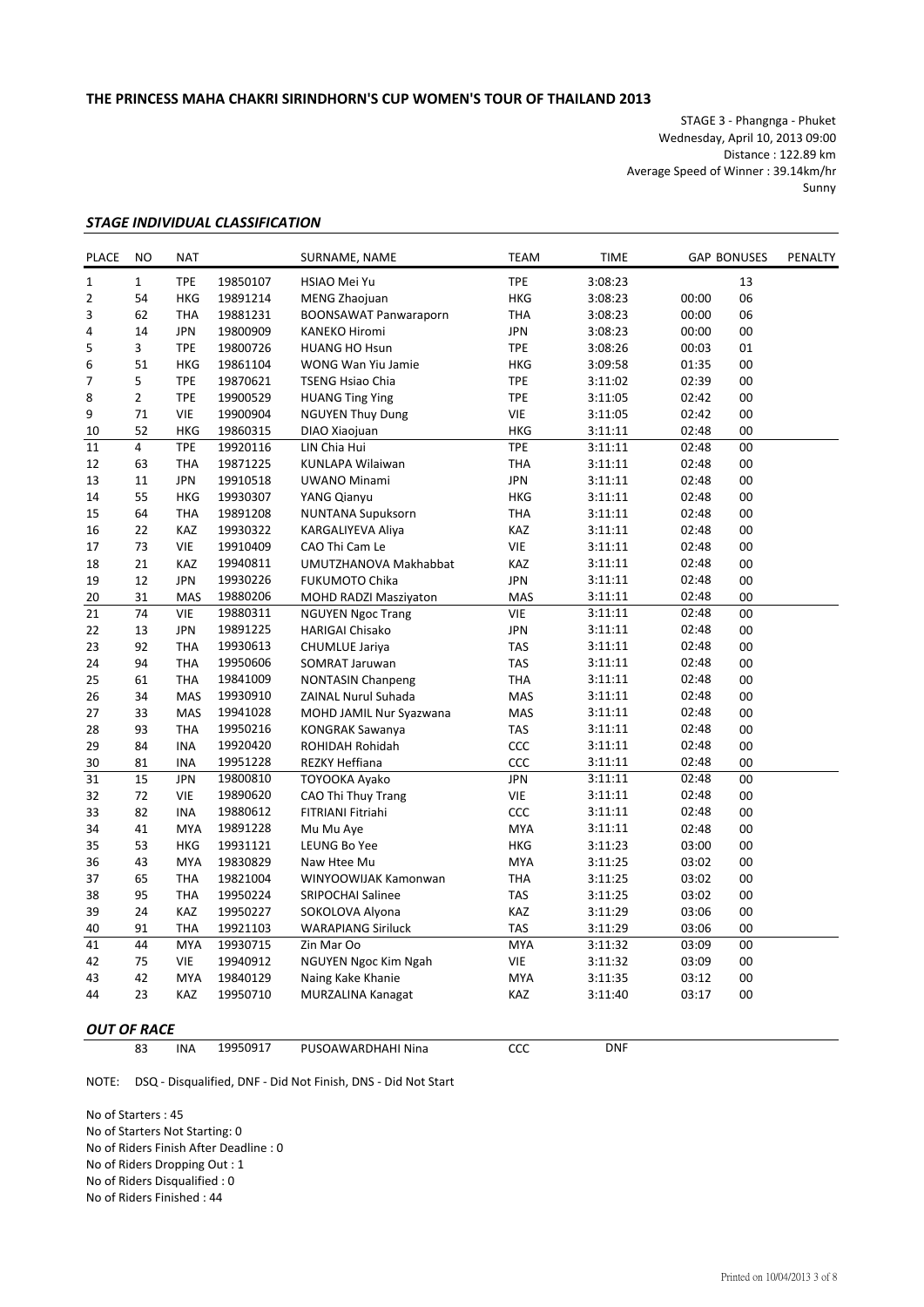## *STAGE TEAM CLASSIFICATION*

| PLACE          | <b>TEAM</b>                    | <b>MEMBERS</b> | <b>TIME</b> | GAP   |  |
|----------------|--------------------------------|----------------|-------------|-------|--|
| $\mathbf{1}$   | CHINESE TAIPEI NATIONAL TEAM   | 1,3,5          | 9:27:51     |       |  |
| $\overline{2}$ | <b>TEAM HONG KONG CHINA</b>    | 54,51,52       | 9:29:32     | 01:41 |  |
| 3              | TEAM THAILAND                  | 62,63,64       | 9:30:45     | 02:54 |  |
| 4              | JAPAN NATIONAL TEAM            | 14,11,12       | 9:30:45     | 02:54 |  |
| 5              | <b>VIETNAM NATIONAL TEAM</b>   | 71,73,74       | 9:33:27     | 05:36 |  |
| 6              | MALAYSIAN NAYIONAL TEAM        | 31,34,33       | 9:33:33     | 05:42 |  |
| 7              | <b>T-ALL STAR</b>              | 92,94,93       | 9:33:33     | 05:42 |  |
| 8              | CUSTOMS CYCLING CLUB INDONESIA | 84,81,82       | 9:33:33     | 05:42 |  |
| 9              | KAZAKHSTAN NATIONAL TEAM       | 22,21,24       | 9:33:51     | 06:00 |  |
| 10             | MYANMAR NATIONAL TEAM          | 41,43,44       | 9:34:08     | 06:17 |  |

# *STAGE BEST ASEAN RIDER*

| PLACE          | NO. | NAME                  | TIME              | GAP | PLACE NO |    | NAME                  | <b>TIME</b>       | <b>GAP</b> |
|----------------|-----|-----------------------|-------------------|-----|----------|----|-----------------------|-------------------|------------|
| 1              | 62  | BOONSAWAT P - THA     | 3:08:23           |     | 11       | 72 | CAO T - VIE           | 3:11:11 02:48     |            |
| $\overline{2}$ | 71  | <b>NGUYEN T - VIE</b> | $3:11:05$ $02:42$ |     | 12       | 41 | Mu Mu Aye - MYA       | $3:11:11$ $02:48$ |            |
| $\overline{3}$ | 63  | KUNLAPA W - THA       | $3:11:11$ $02:48$ |     | 13       | 43 | Naw Htee Mu - MYA     | $3:11:25$ 03:02   |            |
| 4              | 64  | NUNTANA S - THA       | $3:11:11$ $02:48$ |     | 14       | 65 | WINYOOWIJAK K - THA   | $3:11:25$ 03:02   |            |
| 5              | 73  | CAO T - VIE           | $3:11:11$ $02:48$ |     | 15       | 44 | Zin Mar Oo - MYA      | 3:11:32 03:09     |            |
| 6              | 31  | MOHD RADZI M - MAS    | $3:11:11$ $02:48$ |     | 16       | 75 | NGUYEN N - VIE        | 3:11:32 03:09     |            |
| $\overline{7}$ | 74  | NGUYEN N - VIE        | $3:11:11$ $02:48$ |     | 17       | 42 | Naing Kake Khanie - M | 3:11:35 03:12     |            |
| 8              | 61  | NONTASIN C - THA      | $3:11:11$ $02:48$ |     |          |    |                       |                   |            |
| 9              | 34  | ZAINAL N - MAS        | 3:11:11 02:48     |     |          |    |                       |                   |            |
| 10             | 33  | MOHD JAMIL N - MAS    | $3:11:11$ $02:48$ |     |          |    |                       |                   |            |

### *STAGE ASEAN TEAM CLASSIFICATION*

| <b>PLACE</b> | TEAM                    | <b>MEMBERS</b> | <b>TIME</b> | GAP   |
|--------------|-------------------------|----------------|-------------|-------|
|              | TEAM THAILAND           | 62,63,64       | 9:30:45     |       |
|              | VIETNAM NATIONAL TEAM   | 71,73,74       | 9:33:27     | 02:42 |
| 3            | MALAYSIAN NAYIONAL TEAM | 31, 34, 33     | 9:33:33     | 02:48 |
| 4            | MYANMAR NATIONAL TEAM   | 41,43,44       | 9:34:08     | 03:23 |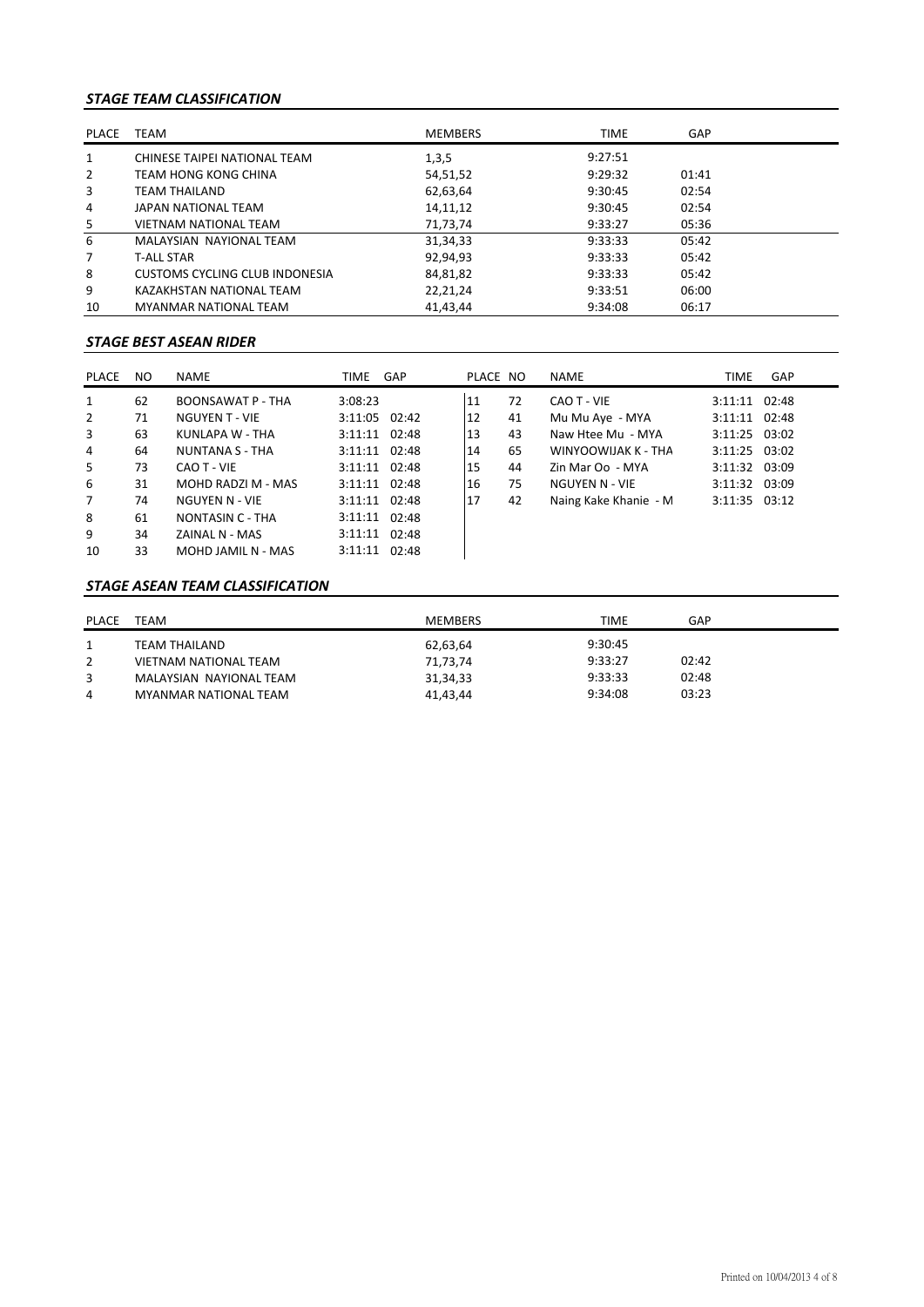AFTER STAGE 3 Wednesday, April 10, 2013 Total Distance Covered : 277.59 km Average Speed of Leader : 37.75 km/hr

## *INDIVIDUAL GENERAL CLASSIFICATION by TIME (YELLOW JERSEY)*

| <b>PLACE</b>   | <b>NO</b>      | UCI CODE                        |                                  | SURNAME, NAME                                               | <b>TEAM</b>                     | <b>TIME</b>                   | GAP                     |
|----------------|----------------|---------------------------------|----------------------------------|-------------------------------------------------------------|---------------------------------|-------------------------------|-------------------------|
| $\mathbf{1}$   | 71             | <b>VIE</b>                      | 19900904                         | <b>NGUYEN Thuy Dung</b>                                     | <b>VIE</b>                      | 7:21:11                       |                         |
| $\overline{2}$ | $\overline{2}$ | <b>TPE</b>                      | 19900529                         | <b>HUANG Ting Ying</b>                                      | <b>TPE</b>                      | 7:21:13                       | 00:02                   |
| 3              | 63             | <b>THA</b>                      | 19871225                         | KUNLAPA Wilaiwan                                            | <b>THA</b>                      | 7:21:23                       | 00:12                   |
| 4              | 11             | <b>JPN</b>                      | 19910518                         | <b>UWANO Minami</b>                                         | <b>JPN</b>                      | 7:21:29                       | 00:18                   |
| 5              | $\mathbf{1}$   | <b>TPE</b>                      | 19850107                         | HSIAO Mei Yu                                                | <b>TPE</b>                      | 7:21:37                       | 00:26                   |
| 6              | 53             | <b>HKG</b>                      | 19931121                         | LEUNG Bo Yee                                                | <b>HKG</b>                      | 7:21:40                       | 00:29                   |
| 7              | 62             | <b>THA</b>                      | 19881231                         | <b>BOONSAWAT Panwaraporn</b>                                | <b>THA</b>                      | 7:21:46                       | 00:35                   |
| 8              | 54             | <b>HKG</b>                      | 19891214                         | MENG Zhaojuan                                               | <b>HKG</b>                      | 7:21:50                       | 00:39                   |
| 9              | 14             | <b>JPN</b>                      | 19800909                         | <b>KANEKO Hiromi</b>                                        | <b>JPN</b>                      | 7:21:52                       | 00:41                   |
| 10             | 3              | <b>TPE</b>                      | 19800726                         | <b>HUANG HO Hsun</b>                                        | <b>TPE</b>                      | 7:21:54                       | 00:43                   |
| 11             | 51             | <b>HKG</b>                      | 19861104                         | WONG Wan Yiu Jamie                                          | <b>HKG</b>                      | 7:23:17                       | 02:06                   |
| 12             | 94             | <b>THA</b>                      | 19950606                         | <b>SOMRAT Jaruwan</b>                                       | <b>TAS</b>                      | 7:24:16                       | 03:05                   |
| 13             | 92             | <b>THA</b>                      | 19930613                         | CHUMLUE Jariya                                              | TAS                             | 7:24:28                       | 03:17                   |
| 14             | 52             | <b>HKG</b>                      | 19860315                         | DIAO Xiaojuan                                               | <b>HKG</b>                      | 7:24:39                       | 03:28                   |
| 15             | 74             | <b>VIE</b>                      | 19880311                         | <b>NGUYEN Ngoc Trang</b>                                    | VIE                             | 7:24:40                       | 03:29                   |
| 16             | 4              | <b>TPE</b>                      | 19920116                         | LIN Chia Hui                                                | <b>TPE</b>                      | 7:24:40                       | 03:29                   |
| 17             | 31             | MAS                             | 19880206                         | MOHD RADZI Masziyaton                                       | MAS                             | 7:24:40                       | 03:29                   |
| 18             | 61             | <b>THA</b>                      | 19841009                         | <b>NONTASIN Chanpeng</b>                                    | <b>THA</b>                      | 7:24:40                       | 03:29                   |
| 19             | 73             | <b>VIE</b>                      | 19910409                         | CAO Thi Cam Le                                              | VIE                             | 7:24:40                       | 03:29                   |
| 20             | 64             | <b>THA</b>                      | 19891208                         | <b>NUNTANA Supuksorn</b>                                    | <b>THA</b>                      | 7:24:40                       | 03:29                   |
| 21             | 93             | <b>THA</b>                      | 19950216                         | <b>KONGRAK Sawanya</b>                                      | <b>TAS</b>                      | 7:24:40                       | 03:29                   |
| 22             | 82             | INA                             | 19880612                         | FITRIANI Fitriahi                                           | CCC                             | 7:24:40                       | 03:29                   |
| 23             | 13             | <b>JPN</b>                      | 19891225                         | <b>HARIGAI Chisako</b>                                      | <b>JPN</b>                      | 7:24:40                       | 03:29                   |
| 24             | 81             | <b>INA</b>                      | 19951228                         | <b>REZKY Heffiana</b>                                       | CCC                             | 7:24:40                       | 03:29                   |
| 25             | 84             | INA                             | 19920420                         | <b>ROHIDAH Rohidah</b>                                      | <b>CCC</b>                      | 7:24:40                       | 03:29                   |
| 26             | 34             | MAS                             | 19930910                         | ZAINAL Nurul Suhada                                         | MAS                             | 7:24:47                       | 03:36                   |
| 27             | 55             | HKG                             | 19930307                         | YANG Qianyu                                                 | <b>HKG</b>                      | 7:24:51                       | 03:40                   |
| 28             | 12             | <b>JPN</b>                      | 19930226                         | <b>FUKUMOTO Chika</b>                                       | <b>JPN</b>                      | 7:24:51                       | 03:40                   |
| 29             | 15             | <b>JPN</b>                      | 19800810                         | TOYOOKA Ayako                                               | <b>JPN</b>                      | 7:24:55                       | 03:44                   |
| 30             | 91             | <b>THA</b>                      | 19921103                         | <b>WARAPIANG Siriluck</b>                                   | <b>TAS</b>                      | 7:24:58                       | 03:47                   |
| 31             | 44             | <b>MYA</b>                      | 19930715                         | Zin Mar Oo                                                  | <b>MYA</b>                      | 7:25:01                       | 03:50                   |
| 32             | 5              | <b>TPE</b>                      | 19870621                         | <b>TSENG Hsiao Chia</b>                                     | <b>TPE</b>                      | 7:25:14                       | 04:03                   |
| 33             | 75             | <b>VIE</b>                      | 19940912                         | NGUYEN Ngoc Kim Ngah                                        | VIE                             | 7:25:26                       | 04:15                   |
| 34             | 41             | <b>MYA</b>                      | 19891228                         | Mu Mu Aye                                                   | <b>MYA</b>                      | 7:26:08                       | 04:57                   |
| 35             | 72             | <b>VIE</b>                      | 19890620                         | <b>CAO Thi Thuy Trang</b>                                   | <b>VIE</b>                      | 7:26:24                       | 05:13                   |
| 36             | 65             | <b>THA</b>                      | 19821004                         | WINYOOWIJAK Kamonwan                                        | <b>THA</b>                      | 7:26:38                       | 05:27                   |
| 37             | 22             | KAZ                             | 19930322                         | KARGALIYEVA Aliya                                           | <b>KAZ</b>                      | 7:26:59                       | 05:48                   |
| 38             | 95             | <b>THA</b>                      | 19950224                         | <b>SRIPOCHAI Salinee</b>                                    | <b>TAS</b>                      | 7:27:13                       | 06:02                   |
| 39             | 21             | KAZ                             | 19940811                         | UMUTZHANOVA Makhabbat                                       | KAZ                             | 7:27:30                       | 06:19                   |
| 40             | 24             | KAZ                             | 19950227                         | SOKOLOVA Alyona                                             | KAZ                             | 7:27:36                       | 06:25                   |
| 41             | 23             | KAZ                             | 19950710                         | MURZALINA Kanagat                                           | KAZ                             | 7:27:39                       | 06:28                   |
|                |                |                                 |                                  |                                                             |                                 |                               |                         |
|                |                |                                 |                                  |                                                             |                                 |                               |                         |
|                |                |                                 |                                  |                                                             |                                 |                               |                         |
| 42<br>43<br>44 | 42<br>33<br>43 | <b>MYA</b><br>MAS<br><b>MYA</b> | 19840129<br>19941028<br>19830829 | Naing Kake Khanie<br>MOHD JAMIL Nur Syazwana<br>Naw Htee Mu | <b>MYA</b><br>MAS<br><b>MYA</b> | 7:28:03<br>7:29:45<br>7:31:58 | 06:52<br>08:34<br>10:47 |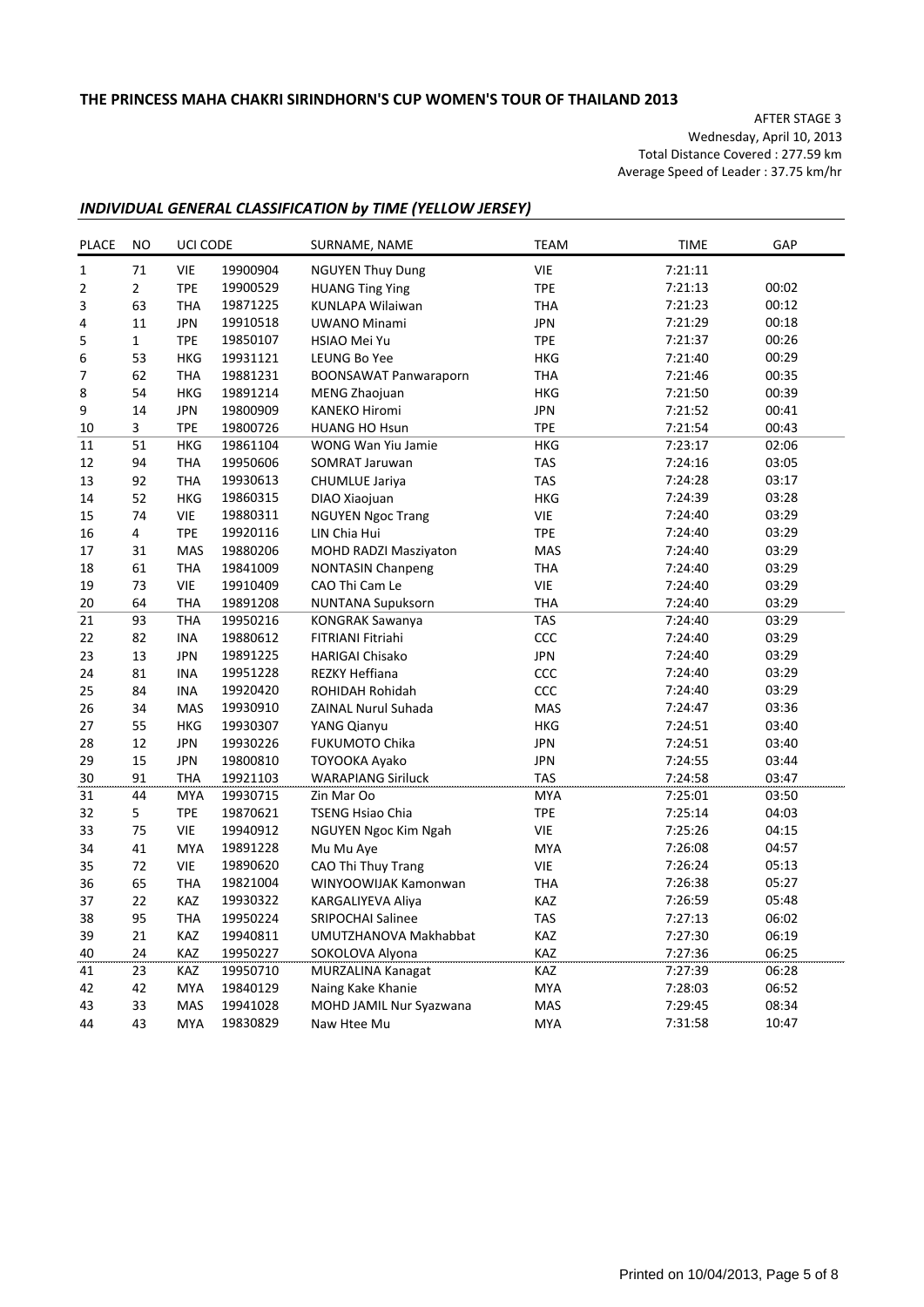## *TEAM GENERAL CLASSIFICATION by TIME*

| PLACE | <b>TEAM NAME</b>               | <b>CODE</b> | <b>TIME</b> | GAP   |
|-------|--------------------------------|-------------|-------------|-------|
|       | CHINESE TAIPEI NATIONAL TEAM   | <b>TPE</b>  | 22:05:07    |       |
| 2     | TEAM HONG KONG CHINA           | <b>HKG</b>  | 22:06:42    | 01:35 |
| 3     | TFAM THAILAND                  | <b>THA</b>  | 22:08:01    | 02:54 |
| 4     | JAPAN NATIONAL TEAM            | <b>JPN</b>  | 22:08:01    | 02:54 |
| 5     | VIETNAM NATIONAL TEAM          | VIE         | 22:10:43    | 05:36 |
| 6     | <b>T-ALL STAR</b>              | TAS         | 22:13:40    | 08:33 |
| 7     | CUSTOMS CYCLING CLUB INDONESIA | CCC         | 22:14:00    | 08:53 |
| 8     | MYANMAR NATIONAL TFAM          | <b>MYA</b>  | 22:18:53    | 13:46 |
| 9     | MALAYSIAN NAYIONAL TEAM        | MAS         | 22:19:12    | 14:05 |
| 10    | KAZAKHSTAN NATIONAL TEAM       | <b>KAZ</b>  | 22:21:33    | 16:26 |

### *OVERALL BEST ASEAN RIDERS (BLUE JERSEY)*

| PLACE          | NO. | SURNAME, NAME - TEAM    | <b>TIME</b>   | GAP | PLACE NO |    | SURNAME, NAME - TEAM  | <b>TIME</b>   | <b>GAP</b> |
|----------------|-----|-------------------------|---------------|-----|----------|----|-----------------------|---------------|------------|
| 1              | 71  | <b>NGUYEN T - VIE</b>   | 7:21:11       |     | 11       | 75 | NGUYEN N - VIE        | 7:25:26 04:15 |            |
| 2              | 63  | KUNLAPA W - THA         | 7:21:23 00:12 |     | 12       | 41 | Mu Mu Aye - MYA       | 7:26:08 04:57 |            |
| 3              | 62  | BOONSAWAT P - THA       | 7:21:46 00:35 |     | 13       | 72 | CAO T - VIE           | 7:26:24 05:13 |            |
| 4              | 74  | NGUYEN N - VIE          | 7:24:40 03:29 |     | 14       | 65 | WINYOOWIJAK K - THA   | 7:26:38 05:27 |            |
| 5              | 31  | MOHD RADZI M - MAS      | 7:24:40 03:29 |     | 15       | 42 | Naing Kake Khanie - M | 7:28:03       | 06:52      |
| 6              | 61  | <b>NONTASIN C - THA</b> | 7:24:40 03:29 |     | 16       | 33 | MOHD JAMIL N - MAS    | 7:29:45 08:34 |            |
| $\overline{7}$ | 73  | CAO T - VIE             | 7:24:40 03:29 |     | 17       | 43 | Naw Htee Mu - MYA     | 7:31:58 10:47 |            |
| 8              | 64  | NUNTANA S - THA         | 7:24:40 03:29 |     |          |    |                       |               |            |
| 9              | 34  | ZAINAL N - MAS          | 7:24:47 03:36 |     |          |    |                       |               |            |
| 10             | 44  | Zin Mar Oo - MYA        | 7:25:01 03:50 |     |          |    |                       |               |            |

# *TEAM GENERAL CLASSIFICATION by TIME for ASEAN TEAM*

| <b>PLACE</b> | TEAM NAME               | CODE       | TIME     | GAP   |
|--------------|-------------------------|------------|----------|-------|
|              | TEAM THAILAND           | THA        | 22:08:01 |       |
|              | VIETNAM NATIONAL TEAM   | VIE        | 22:10:43 | 02:42 |
|              | MYANMAR NATIONAL TEAM   | <b>MYA</b> | 22:18:53 | 10:52 |
| 4            | MALAYSIAN NAYIONAL TEAM | <b>MAS</b> | 22:19:12 | 11:11 |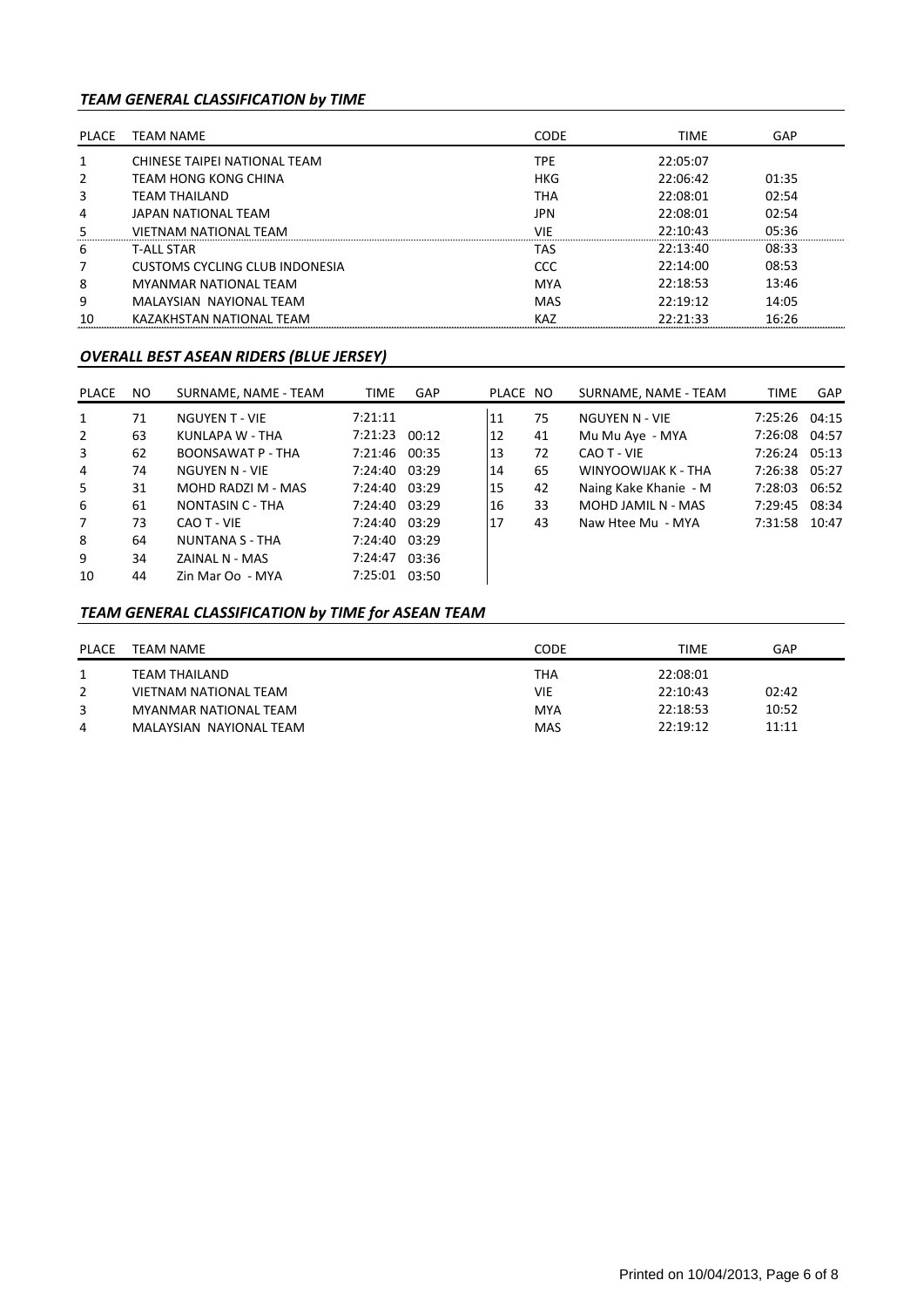STAGE 3 ‐ Phangnga ‐ Phuket Wednesday, April 10, 2013

#### *POINTS CLASSIFICATION (GREEN JERSEY)*

| <b>STAGE</b>   |                |                                        |             |                |    | <b>OVERALL</b> |                |                     |             |                         |
|----------------|----------------|----------------------------------------|-------------|----------------|----|----------------|----------------|---------------------|-------------|-------------------------|
| PLACE NO       |                | SURNAME, NAME                          | <b>TEAM</b> | POINTS BONUSES |    | PLACE NO       |                | SURNAME, NAME       | <b>TEAM</b> | POINTS                  |
|                |                | <b>INTERMEDIATE SPRINT</b>             |             |                |    | $\mathbf{1}$   | $\mathbf{1}$   | <b>HSIAO M</b>      | <b>TPE</b>  | 41                      |
|                |                | at 72.2km, Opposite Caltex Gas Station |             |                |    | 2              | $\overline{2}$ | <b>HUANG T</b>      | <b>TPE</b>  | 36                      |
| 1              | $\mathbf{1}$   | <b>HSIAO M</b>                         | <b>TPE</b>  | 3              | 03 | 3              | 71             | <b>NGUYENT</b>      | <b>VIE</b>  | 36                      |
| 2              | 62             | <b>BOONSAWAT P</b>                     | <b>THA</b>  | 2              | 02 | 4              | 62             | <b>BOONSAWAT P</b>  | <b>THA</b>  | 28                      |
| 3              | 3              | <b>HUANG H</b>                         | <b>TPE</b>  | $\mathbf{1}$   | 01 | 5              | 63             | <b>KUNLAPA W</b>    | <b>THA</b>  | 26                      |
|                |                |                                        |             |                |    | 6              | 52             | DIAO X              | <b>HKG</b>  | 25                      |
|                | at FINISH Line |                                        |             |                |    | 7              | 54             | MENG <sub>Z</sub>   | <b>HKG</b>  | 23                      |
| 1              | $\mathbf{1}$   | <b>HSIAO M</b>                         | <b>TPE</b>  | 16             | 10 | 8              | 51             | WONG W              | <b>HKG</b>  | 23                      |
| $\overline{2}$ | 54             | <b>MENG Z</b>                          | <b>HKG</b>  | 14             | 06 | 9              | 11             | <b>UWANO M</b>      | <b>JPN</b>  | 20                      |
| 3              | 62             | <b>BOONSAWAT P</b>                     | <b>THA</b>  | 13             | 04 | 10             | 94             | SOMRAT J            | <b>TAS</b>  | 16                      |
| 4              | 14             | <b>KANEKO H</b>                        | <b>JPN</b>  | 12             |    | 11             | 3              | <b>HUANG H</b>      | <b>TPE</b>  | 14                      |
| 5              | 3              | <b>HUANG H</b>                         | <b>TPE</b>  | 11             |    | 12             | 92             | <b>CHUMLUE J</b>    | <b>TAS</b>  | 14                      |
| 6              | 51             | WONG W                                 | <b>HKG</b>  | 10             |    | 13             | 53             | <b>LEUNG B</b>      | <b>HKG</b>  | 13                      |
| 7              | 5              | <b>TSENGH</b>                          | <b>TPE</b>  | 9              |    | 14             | 74             | <b>NGUYEN N</b>     | <b>VIE</b>  | 13                      |
| 8              | 2              | <b>HUANG T</b>                         | <b>TPE</b>  | 8              |    | 15             | 14             | <b>KANEKO H</b>     | <b>JPN</b>  | 12                      |
| 9              | 71             | <b>NGUYEN T</b>                        | <b>VIE</b>  | 7              |    | 16             | 5              | <b>TSENGH</b>       | <b>TPE</b>  | 9                       |
| 10             | 52             | DIAO X                                 | <b>HKG</b>  | 6              |    | 17             | 64             | <b>NUNTANA S</b>    | <b>THA</b>  | 7                       |
| 11             | 4              | LIN <sub>C</sub>                       | <b>TPE</b>  | 5              |    | 18             | 4              | LIN <sub>C</sub>    | <b>TPE</b>  | 5                       |
| 12             | 63             | <b>KUNLAPA W</b>                       | <b>THA</b>  | 4              |    | 19             | 61             | <b>NONTASIN C</b>   | <b>THA</b>  | 5                       |
| 13             | 11             | <b>UWANO M</b>                         | <b>JPN</b>  | 3              |    | 20             | 15             | TOYOOKA A           | <b>JPN</b>  | 4                       |
| 14             | 55             | YANG Q                                 | <b>HKG</b>  | 2              |    | 21             | 72             | CAO T               | <b>VIE</b>  | 4                       |
| 15             | 64             | <b>NUNTANA S</b>                       | <b>THA</b>  | 1              |    | 22             | 31             | <b>MOHD RADZI M</b> | <b>MAS</b>  | 3                       |
|                |                |                                        |             |                |    | 23             | 55             | YANG Q              | <b>HKG</b>  | $\overline{\mathbf{c}}$ |

|                |    | LACE NO SURNAME, NAME | <b>TEAM</b> | <b>POINTS</b> |
|----------------|----|-----------------------|-------------|---------------|
| 1              | 1  | <b>HSIAO M</b>        | <b>TPE</b>  | 41            |
| $\overline{2}$ | 2  | <b>HUANG T</b>        | <b>TPE</b>  | 36            |
| 3              | 71 | NGUYEN T              | <b>VIE</b>  | 36            |
| 4              | 62 | BOONSAWAT P           | <b>THA</b>  | 28            |
| 5              | 63 | <b>KUNLAPA W</b>      | <b>THA</b>  | 26            |
| 6              | 52 | DIAO X                | HKG         | 25            |
| 7              | 54 | MENG Z                | <b>HKG</b>  | 23            |
| 8              | 51 | WONG W                | <b>HKG</b>  | 23            |
| 9              | 11 | UWANO M               | <b>JPN</b>  | 20            |
| 10             | 94 | SOMRAT J              | <b>TAS</b>  | 16            |
| 11             | 3  | HUANG H               | <b>TPE</b>  | 14            |
| 12             | 92 | CHUMLUE J             | <b>TAS</b>  | 14            |
| 13             | 53 | <b>LEUNG B</b>        | <b>HKG</b>  | 13            |
| 14             | 74 | NGUYEN N              | <b>VIE</b>  | 13            |
| 15             | 14 | KANEKO H              | <b>JPN</b>  | 12            |
| 16             | 5  | <b>TSENG H</b>        | <b>TPE</b>  | 9             |
| 17             | 64 | NUNTANA S             | <b>THA</b>  | 7             |
| 18             | 4  | LIN <sub>C</sub>      | <b>TPE</b>  | 5             |
| 19             | 61 | NONTASIN C            | <b>THA</b>  | 5             |
| 20             | 15 | TOYOOKA A             | <b>JPN</b>  | 4             |
| 21             | 72 | CAO T                 | <b>VIE</b>  | 4             |
| 22             | 31 | MOHD RADZI M          | <b>MAS</b>  | 3             |
| 23             | 55 | YANG Q                | <b>HKG</b>  | 2             |
| 24             | 73 | CAO T                 | <b>VIE</b>  | $\mathbf{1}$  |
| 25             | 82 | <b>FITRIANI F</b>     | CCC         | 1             |